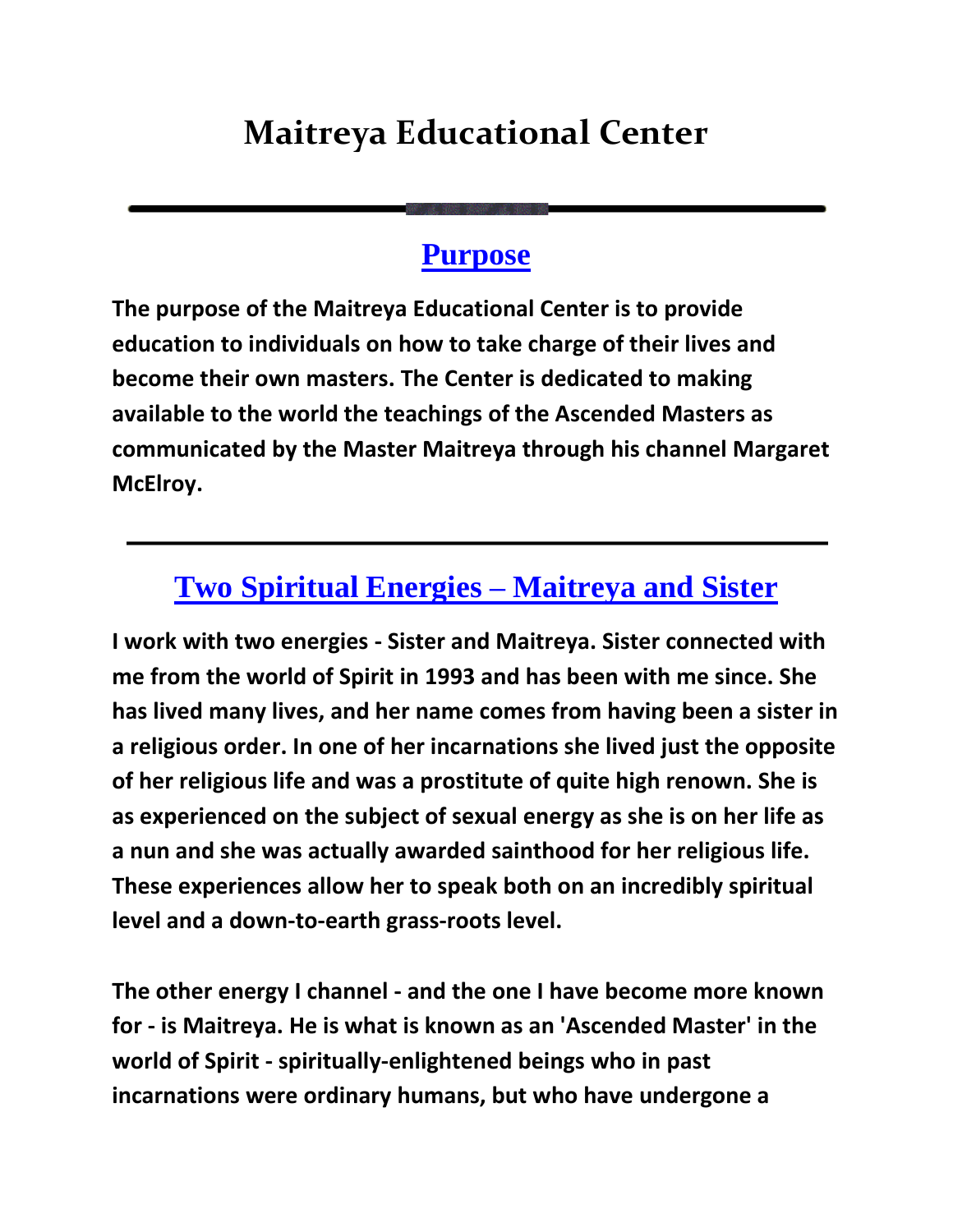**process of spiritual transformation. But he has always said, "Do not put me on a pedestal. Yes, I am ascended and have much knowledge, but I am just a teacher, nothing more." Maitreya has been working with me since 1992. I have worked on a deep trance level with him since the beginning, and as I was working with him he taught me many things I needed to learn. Now, we work side by side in all we do.**

**When I do a channeling, whether with Sister or Maitreya, their energy merges with mine, and my voice and personality become distinctly different. There are many levels of communicative states with these energies. When I first began channeling Sister's energy I was doing what is known as "conscious channeling", in which the words poured out of my mouth and I could hear myself speaking. Over the years I have become more of a deep trance channel, so that now my voice, posture and energy change quite dramatically and I am not aware of what is being said. The energy in the room also changes and is quite beautiful - many people cannot help falling into a very deeply relaxed state or even drift into sleep.**

**The aim of these energies is to assist us with raising our vibration to a higher consciousness and helping the earth plane to change and become a less aggressive place to live. I consider myself such a fortunate person to have these energies in my life, and also be able to work with them as I do.**

**Although I am Margaret McElroy and have free will and choice in all I do, when I work on a spiritual level I am one with both of these souls. But they do not dictate to me. I have chosen to work with them and,**